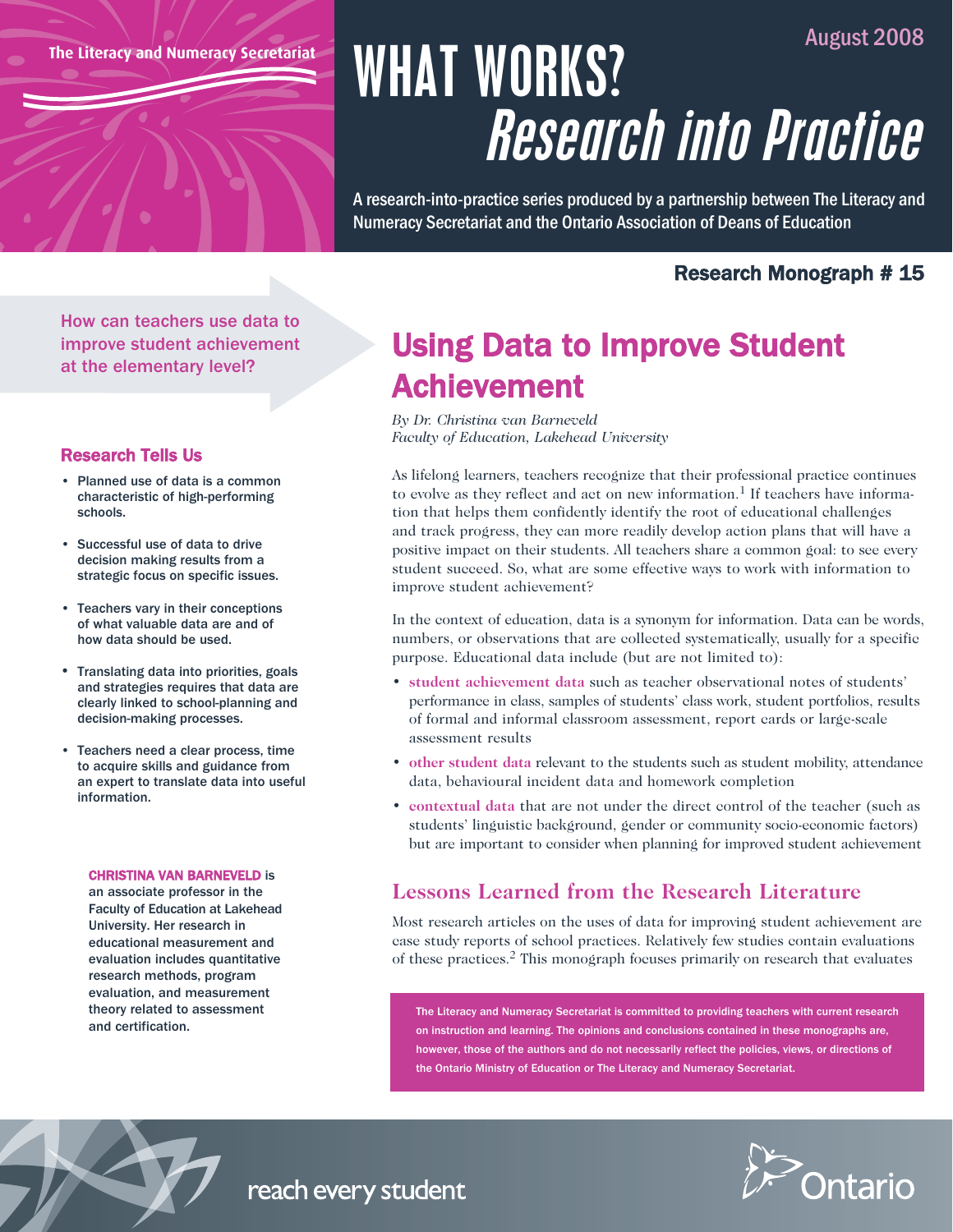#### Changes in Teacher Practice and School Culture

As a result of using data to drive educational decision making, teachers report:

- greater differentiation of instruction
- greater collaboration among staff
- increased sense of teacher efficacy
- improved identification of students' learning needs

Administrators and principals report that working with data-support personnel leads to more widespread feelings that instructional practice should be:

- open
- observed
- discussed
- not something that happens behind closed doors



school data use, in order to highlight some effective practices in this fast-changing area and to forge connections between research and practice.

#### Lesson 1. Flying blind through large amounts of data doesn't work.

Teachers need to develop an understanding of the process of data investigation. To build their capacity to use data, teachers must not only access and analyze data, but also use their skills of inquiry, such as formulating questions and interpreting results.3,4 Successful use of data to drive decision making is not random, but results from a strategic focus on specific issues.<sup>5</sup>

Researchers<sup>6</sup> propose five steps to effective data use:

- 1. determine what you want to know
- 2. collect or access data
- 3. analyze results
- 4. set priorities and goals
- 5. develop strategies

I would add to these a sixth step – follow up – in order to assess the success of the strategy. The suggestion of a follow up on strategies implies that the steps to effective data use are part of a cyclical process.

#### Lesson 2. Teachers must decide what data are useful to their investigation.

Teachers vary in their conception of what data are valuable and how data should be used. When researchers<sup>7</sup> asked teachers to define "good" data, their responses tended to fall into the following categories:

- Data are psychometrically sound, such as reliable, valid predictors of future student achievement, and are an accurate measure of change over time.
- Data are aligned with valued academic outcomes, like grade-level outcome standards.
- Data provide insights into student thinking and reasoning in a particular discipline.
- Data are authentic and based on teachers' judgment.

Teachers' perspectives on the appropriate use of data also fell into four categories:

- to inform classroom instruction
- to inform student placement decisions
- to inform program and policy decisions
- to meet accountability demands.

It should be noted that tensions might arise when individuals or groups adopt differing perspectives on the valid use of data. For example, teachers reported that large-scale assessment data were neither current enough nor aligned adequately with daily instruction to be particularly useful to inform classroom practice. In another report, however, teachers stated that the information gained by systematic reviews of students' performance results on large-scale tests were useful.<sup>8</sup> The variation in teacher conceptions about data may be explained, in part, by the variation between educational contexts. Both the selection and use of relevant data, therefore, must be considered in relation to the educational context.

#### Lesson 3. Teachers need guidance to translate data into useful information.

Most teachers do not have formal training in how to draw meaning from data. A short course on research and analysis skills, while helpful, is not sufficient; teachers require a clear process, time to acquire skills and guidance from an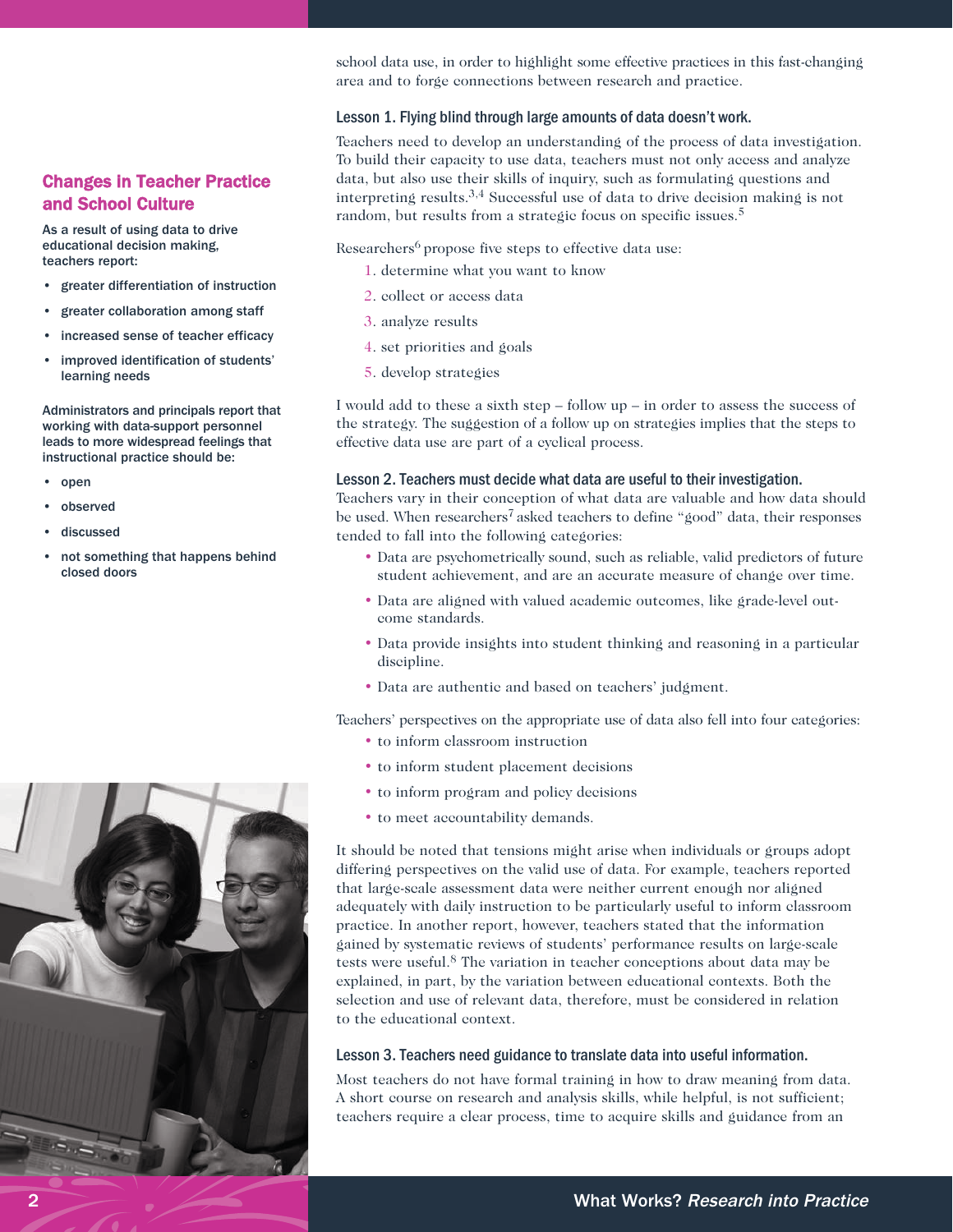expert over time.<sup>4</sup> Translating data into priorities, goals and strategies requires that data are clearly linked to school-planning and decision-making processes, such that specific questions are answered, school goals are supported and problems are identified.

#### Lesson 4. There are benefits and barriers to the successful use of data to improve student achievement.

Benefits – Planned use of data is a common characteristic among schools that are high performing or "beating the odds" in terms of student achievement.<sup>9</sup> The use of data to drive educational decision making results in changes in teacher practice and school culture. Teachers report greater differentiation of instruction, greater collaboration among faculty, increased sense of teacher efficacy and improved identification of students' learning needs as outcomes of data use.5,10,11,12 Administrators and principals report that working with data support personnel leads to more widespread feelings that instructional practice should be open, observed and discussed, as opposed to something that happens behind closed doors.<sup>8</sup>

Barriers – These include problems with data collection or reporting systems, lack of preparation and lack of time.<sup>9</sup> The ability of teachers to effectively use data to improve student achievement also depends on individual, school and board-related factors. These factors include: teachers' conceptions of their roles and of what constitutes useful information, the nature of their work, their pre-existing beliefs and experience with educational reforms, their access to professional development and specialized expertise, the time afforded to consolidate new learning, their schools' culture and climate, the use of multiple data sources (i.e., triangulation) in a positive manner, and educational leadership.<sup>5</sup> It is complex and, like any evolution, takes time, resources, collaboration, support and persistence.

## **Implications for Educational Practice**

As teachers, our goal is to improve students' learning. Reaching this goal will take time and several steps. The challenge is to get teachers – individually, in small groups, or in large groups – to reconsider their practice in the context of new information. Based on lessons learned from the research literature, this monograph outlines three recommendations. These recommendations may not be generalized to all contexts; the local needs of schools, boards and authorities must also be considered.

#### **Recommendation 1.** Develop professional learning communities focused on reviewing and interpreting data for the purpose of improving student achievement.

The PLC may be a school group, if the school is large enough to have more than one teacher per grade, or a board level group, if the schools have only one teacher per grade. Each member should fulfill a role within the functioning of this group. The distribution of roles for the data-related function of the group may include dealing with data reporting, interpreting data and teaching teachers about data, furnishing instructional resources linked to issues arising from data analysis, facilitating meetings so that teachers identify next steps and following up with teachers on their responses to data analysis.<sup>13</sup> These roles allow educators to disperse responsibilities, develop individual areas of special expertise and foster feelings of interdependency in the collaborative group. The group works together to shape learning strategies for their students. Group tasks may include, for example, a systematic review of student work from multiple sources and/or a review of large-scale assessment results, disaggregated by subtopic or skill.<sup>14</sup>



## Systematic Processes for Gathering Information

- Gathering information for formative purposes helps you to improve your teaching and guide your students' learning.
- Gathering information for summative purposes helps you to judge the quality of students' achievement after the instructional process is completed.